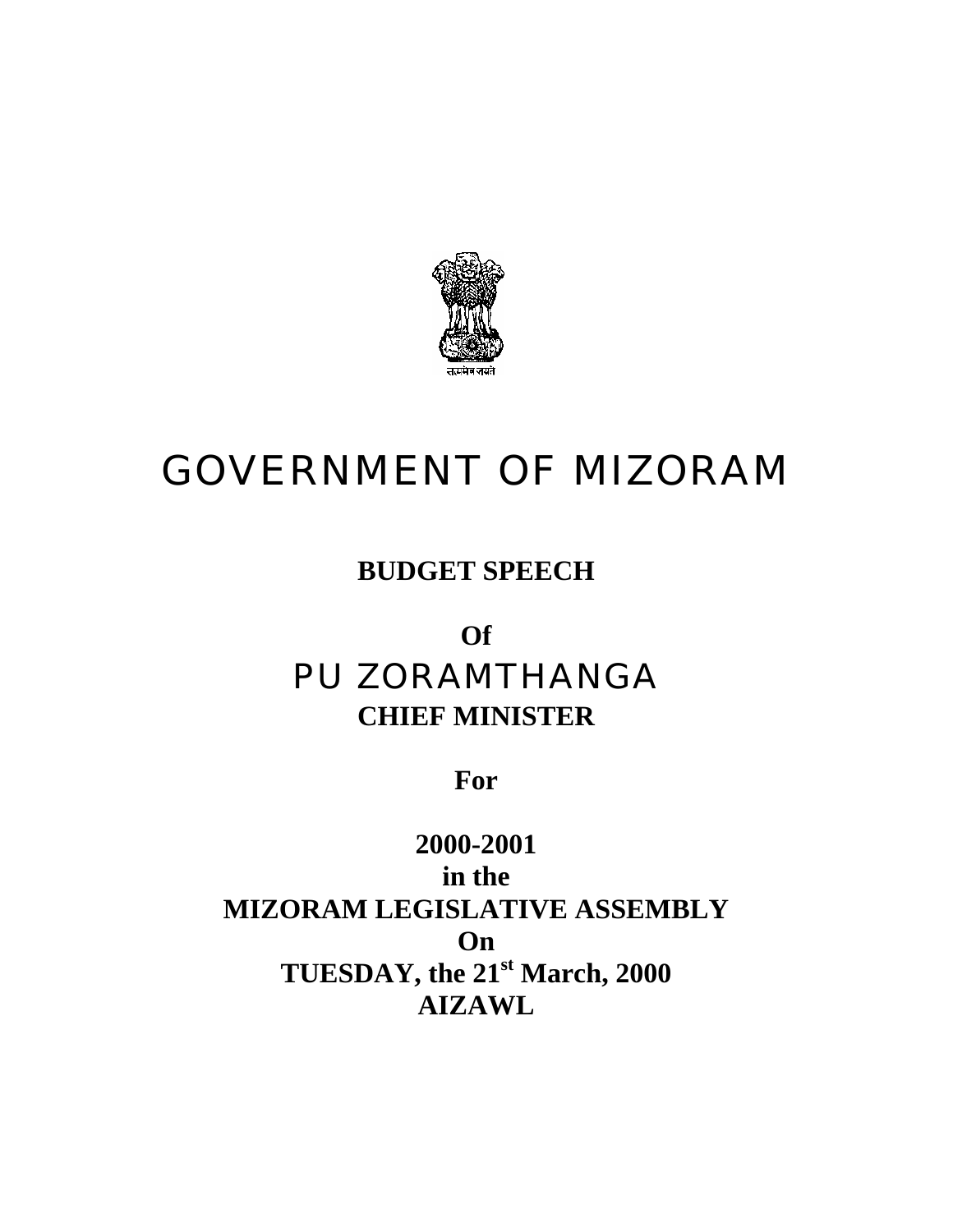Mr. Speaker Sir,

 May I, with your permission, rise to present before this August House the Supplementary Demands for 1999-2000 and the Budget Estimates for 2000-2001.

2. I hope the Honourble Members are aware that the priorities of this Government are achieving self suffiency in food, accelerating development activities to reduce the dependence on the Centre, creating opportunities for income generation, providing lasting solution to the problems on the social front and promotion of trade and commerce. The Honourable Members of this august House will be aware that the Government machineries at all levels and all other agencies concerned have seriously devoted themselves to achieve these objectives.

3. Due to non-finalisation of the Annual Plan allocation by the Planning Commission, I am constraint to retain the level of the Annual Plan size of 1999-2000 for the year 2000-2001 in the Budget I am presenting now. Unlike the preceding years, this Budget session will continue till middle of April 2000 to enable Honourable Members to have ample time to study and discuss the budget in detail. Therefore, I am to seek "Vote on Account" for April, 2000 for the first month of 2000-2001 for facilitating financial transaction of the Government departments till full budget for the year 2000-2001 is considered and approved by this august House. It is expected that the size of the Annual Plan for the year 2000-2001, when finalized by the Planning Commission, would be bigger than the one presented now and revision of the quantum of fund, if any, would again be brought before this august House at the appropriate time for obtaining Supplementary Grants.

4. I feel it appropriate to share with you the financial burden shouldered by the Government throughout this year. According to the records of the Reserve Bank of India, the current financial year of 1999-2000 was opened with a deficit of Rs.145.44 crores. This deficit is the result of accumulated deficit since the elevation of Mizoram into Statehood in 1987. Despite the efforts of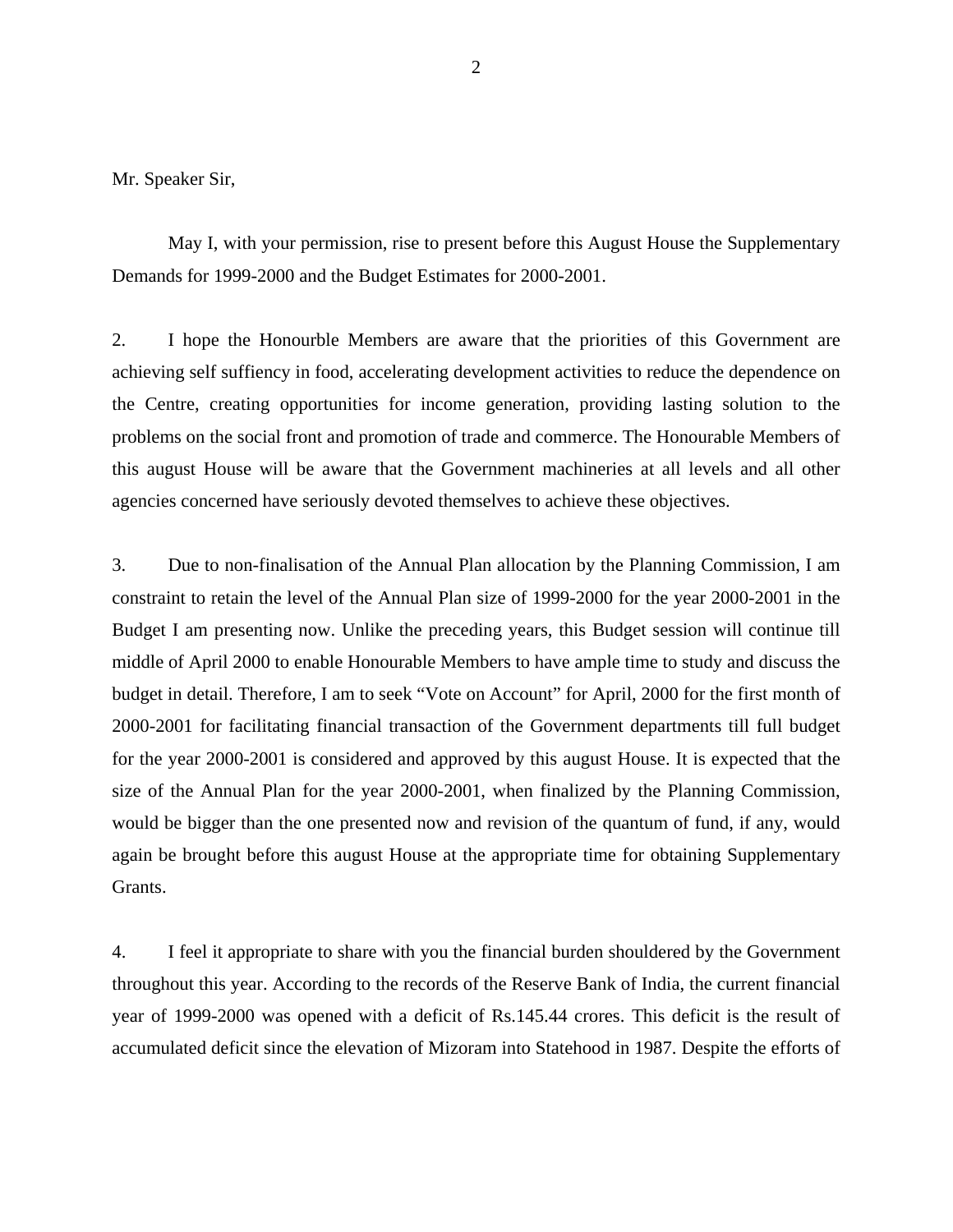the Government to narrow down the deficit, the gap has widened as a result of revision of pay and pension of the Government employees and salaries and other entitlements of the Honourable Members of the Legislative Assembly during the current financial year involving additional expenditure of not less than Rs.10 crores every month. In absence of specific additional resources to meet this additional expenditure, the State Government is compelled to exert its efforts to reduce non-developmental expenditure and at the same time mobilize additional resources to the extent of resorting to unavoidable measures like reintroduction of Sales Tax on selected goods, upward revision of user charges like water and power tariffs and bus fares.

5. I would like to apprise this august House that the Central Government authorities have been approached time and again to evolve solution to our financial problems. They have fully appreciated our problems. It is a matter of satisfaction that unlike previous years, we have been able to manage the State finances without suspension of payments by the Reserve Bank of India till today. I have already informed this august House in my last budget speech about the constitution of a Group of Officers to review the financial problems of Mizoram by the Ministry of Finance, Government of India. The recommendations of the Group of Officers have been accepted by the Government of India as announced by the Honourable Prime Minister during his Conference with Governors and Chief Ministers of the North Eastern States and Sikkim on 21<sup>st</sup> and  $22<sup>nd</sup>$  January 2000 at Shillong.

6. Honourable Members are aware that Mizoram has a fair share of the Prime Minister's announcement for various initiatives for Social and Economic Development of the North East Region and Sikkim. Amongst such initiatives, the most unique is an award of "Peace Bonus" which has never been known so far in the country. This Peace Bonus is awarded with a view to encourage the people of Mizoram who have opted for peaceful economic development. This is the philosophy behind the acceptance of the recommendation of the Committee. This award contains allotment of Rs.180 crores to tide over the financial problems of the State and also Rs.50 crores every year from the Non-lapsable Pool of Central Resources for five years for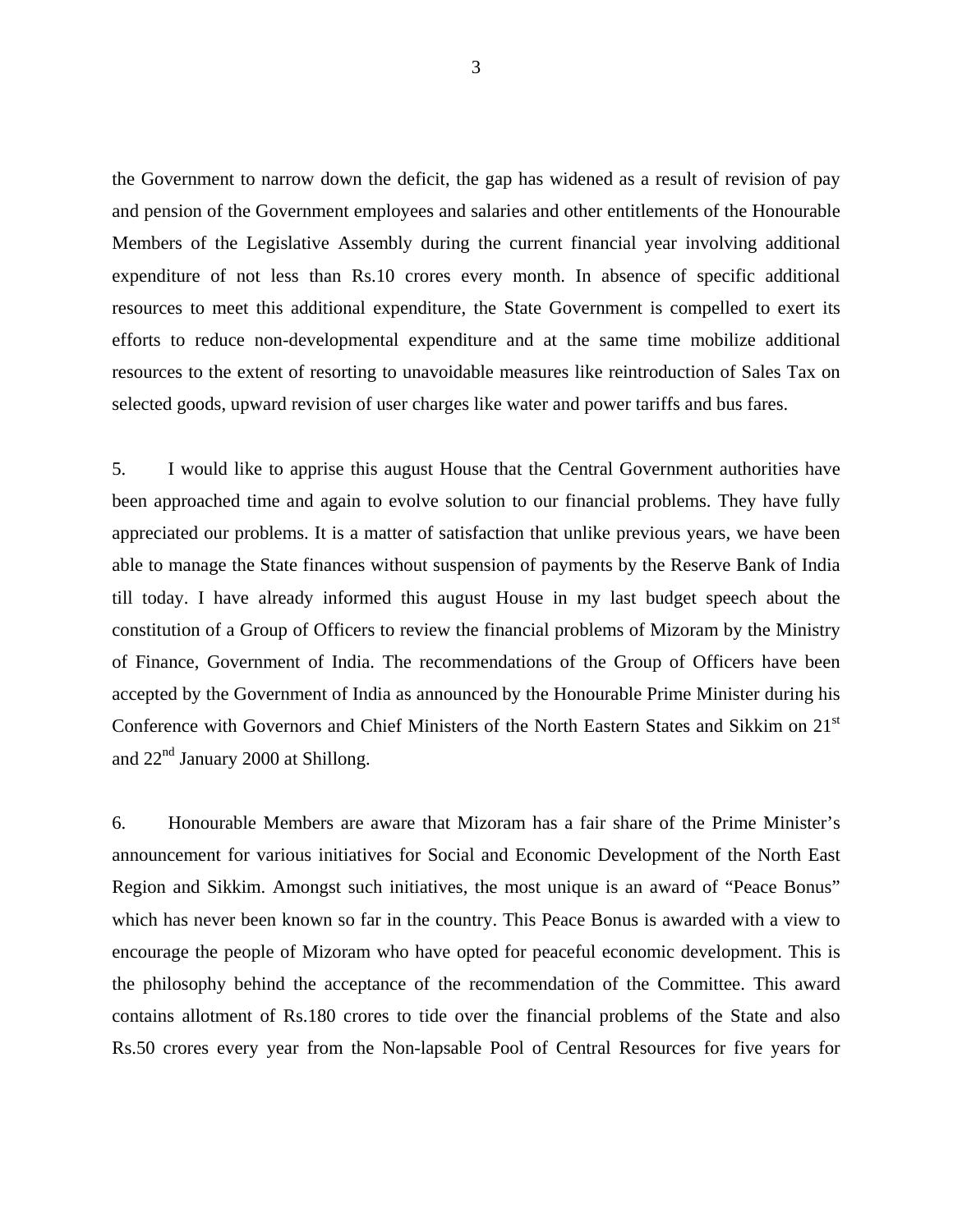specific infrastructural development Projects n Mizoram. Besides this peace Bonus, other developmental initiatives like Establishment of Central University in Mizoram for which a sum of Rs.25 crores will be spent for development of infrastructure, raising one more India Reserve Battalion with an estimated expenditure of Rs.15 crores for three years, Development of Border township at Zokhawthar in Myanmar Border with an estimated cost of Rs.5 crores, International Border Fencing, development of Information Technology and Technology Mission for Horticulture by which Mizoram will largely be benefited have also been announced by the Prime Minister.

7. For all these socio-economic development initiatives, I would like to put on records my sincere gratitude to the Honourable Prime Minister.

8. I am happy to inform this august House that a number of projects have also been considered and recommended by the Government of India to be funded from the Non-lapsable Pool of Central Resources during the current financial year 1999-2000. Among them, new projects like Mobilisation and Development of Feed and Fodder resources, Integrated Piggery Development Project, Bamboo Processing Industries, Establishment of Fish Seed Farms at Zawlnuam, Zobawk, Lengpui, Phura, Marketing facilities and marketing of Tung seeds and oils of Mizoram, Minor Irrigation schemes, North Eastern Hill University and Basic Minimum Service are being taken up. Apart from these projects, ongoing projects like State Referral Hospital Projects and Aizawl Water Supply Scheme Phase-II will also be continued. All these will account for Rs.62.24 crores. Besides, an additional amount of Rs.4 crores for Basic Minimum Services have been granted under Prime Minister's Package for Mizoram and also additional amount of Rs.15 crores for Social Housing Schemes have been allotted to us as negotiated loan from Life Insurance Corporation. This additional allotment for Social Housing Scheme will go a long way in meeting the requirements of the Government employees and the public in the housing sector.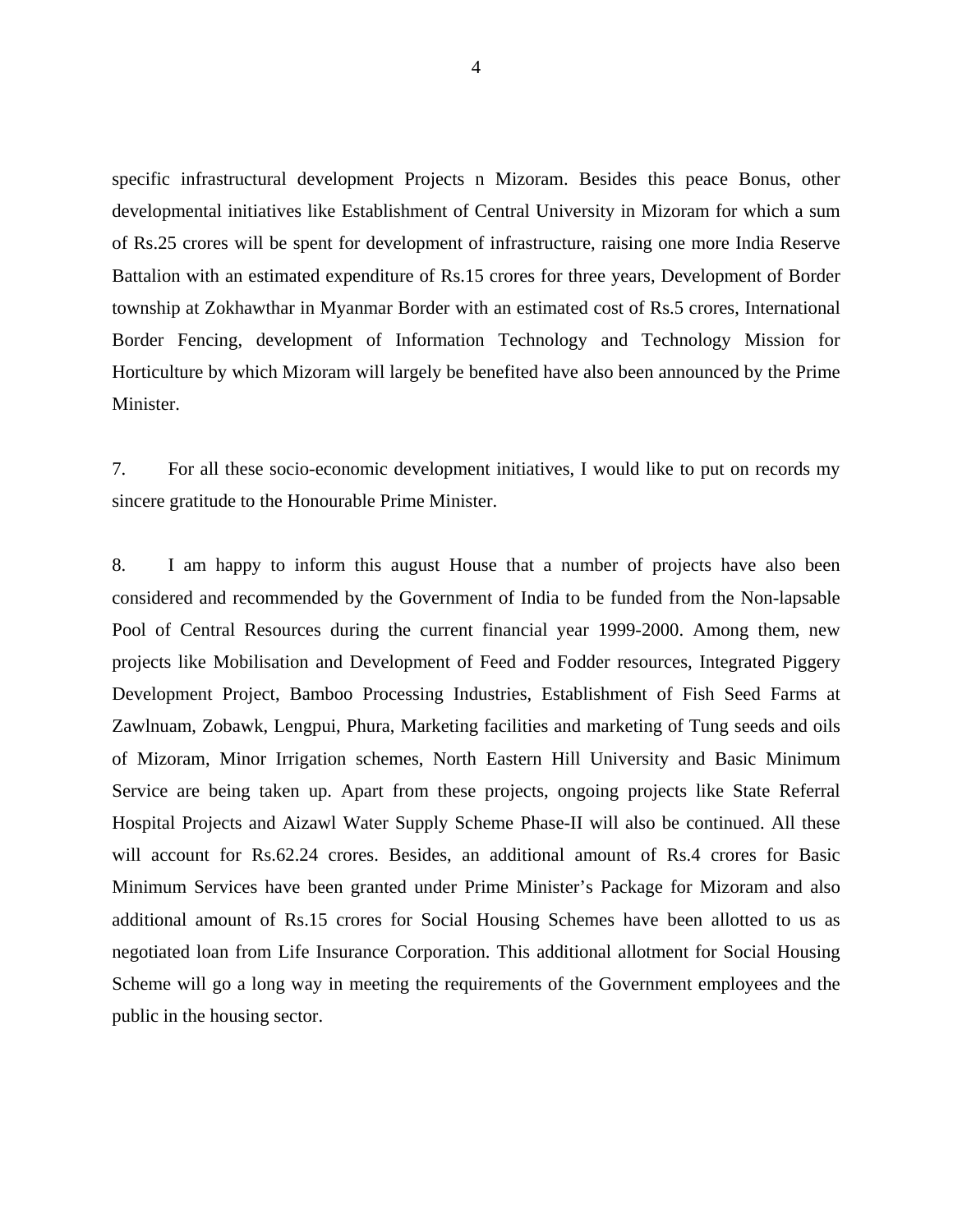9. I may also enlighten the Honourble Members that many of our other proposals are under active considerations of the Planning Commission for clearance within the remaining period of the current year financial year. Among such proposals, Champhai Water Supply Scheme, State Capital Project and Rehabilitation of Drainage System in Aizawl are in the pipeline for release of sanctions.

10. I may now give a very brief account of some of the performances and tentative programmes of the departments, which may undergo some changes when the Annual Plan size for 2000-2001 is received from the Planning Commission.

# (i) **Agriculture Department**

To achieve self-sufficiency in food, the Department has taken up a programme of land development to create 395 hectares of Wet Rice Cultivation at various locations. To increase crop production with high yielding variety of rice, 9 Minor Irrigation Projects with a command area of 465 hectares have been completed. New method of farming with "pit system" is introduced to transform the system of destructive shifting cultivation into permanent cultivation. 20 Minor Irrigation Projects are being implemented with the loan assistance from National Bank for Agriculture and Rural Development (NABARD) and another 10 projects under Accelerated Irrigation Benefit Programme.

During 2000-2001, mechanization and privatization will be given priority under land development. It is targeted to reclaim 300 hectares by mechanization and additional 200 hectares manually. Cultivation of cash crops like sugarcane, cotton and jute are to be given importance. It is proposed to distribute Tractors and Power Tillers at subsidized rate to the farmers.

# (ii) **Horticulture Department**

An area of 655 hectares are covered under different Horticulture crops like orange, passion fruit, banana, ginger, tumeric, arecanut and sunflower. 100 numbers of farmers are given roofing materials free of cost for water harvesting.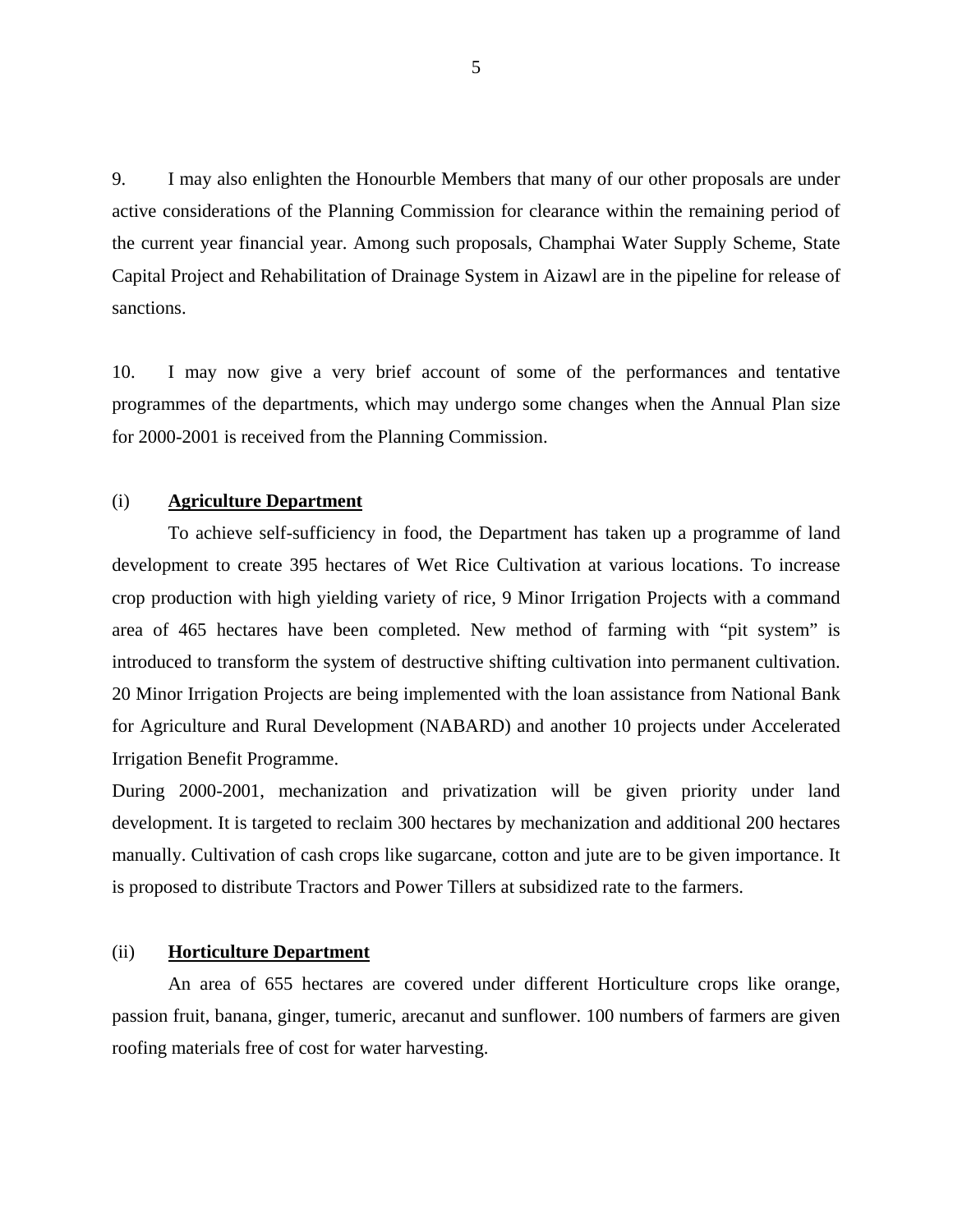During 2000-2001, emphasis will be given on area expansion and procurement of good quality planting materials of fruit crops of high market value like Passion fruit, Orange and Banana. It is proposed to construct 100 km link roads in rural areas to connect the orchard and garden with main roads and villages.

# (iii) **Power & Electricity Department**

The notable achievement during the current financial year is the commissioning of 3 MW Teirei small Hydel Project. It is also expected that 3 MW Tuipang lui and 3 MW Kau Tlabung projects will be commissioned shortly. Construction of 132 KV transmissin lines covering Saitual to Darlawn, Khawzawl to Ngopa, Khawzawl to Lunglei and Lawngtlai to Tuipang Lui are in good progress. During 2000-2001, the projects like 20 MW Heavy furnace oil Thermal Project at Bairabi, 12 MW Serlui 'B' Hydro Electric Project, 3 MW Maicham Small Hydel Project and 0.5 MW Lamsial Micro Hydel Electric Project are proposed to be taken up.

Besides, renovation and modernization of Hydel Generation Stations at Serlui 'A', Khawiva, Tuirivang and Tuipui and Diesel Generation Stations at Luangmual, Lunglei, Champhai and Serchhip will be taken up.

The capacity of transformation stations at Zuangtui and Luangmual will also be augmented from 18.5 Mega Volt Ampere (MVA) and 12.5 MVA to 25 MVA in both the cases. Rural Electrification and Distribution Network in the State will also be improved during the year. Central Water Commissin (CWC) has already handed over the Detailed Project Report (DPR) of Kolodyne Phase-I with a capacity of 120 MW on  $22<sup>nd</sup>$  February, 2000. Submission of DPR in respect of Bairabi Hydel Project with a capacity of 80 MW by Brahmaputra Board is expected very shortly. Investigations works are in progress in respect of Kolodyne Phase-II (400 MW), Tuivawl (48MW) and Tuirini (60MW) and the DPRs are expected from CWC within 2001.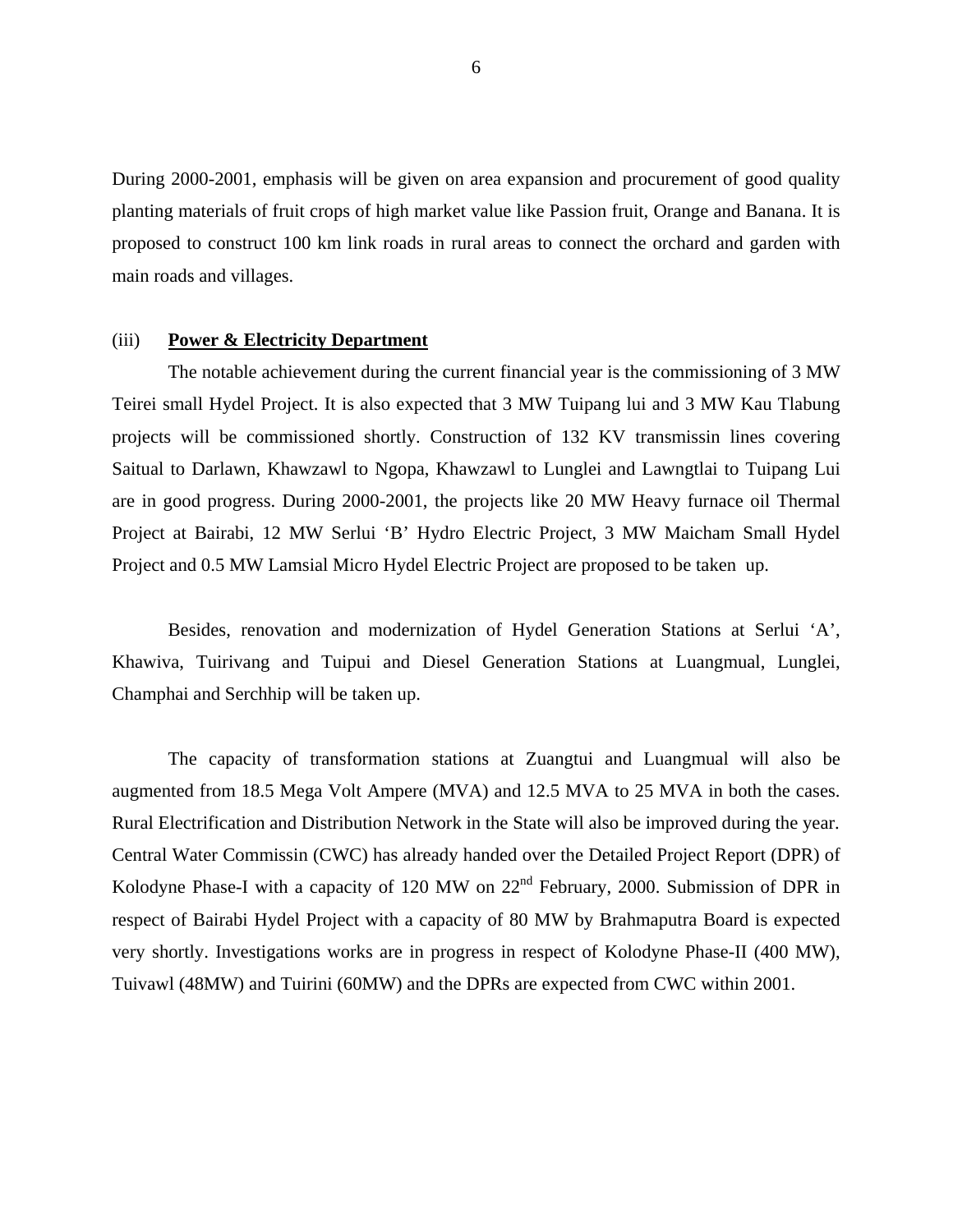# (iv) **Industry Department**:

Under the scheme of development of Tea Industry, 144 hectares of land have been covered for tea plantation. 325 tea growing families at Biate have been selected by the Department for scientific management of their tea gardens. In the field of Information and Technology, the Department has taken initiatives to keep pace with emerging new technologies and bring the State at par with more advanced States. Under Mines and Minerals Wing, Hydro-Geological Investigation in 5 villages and drilling of 13 tube wells have been completed and various important rock samples were also collected.

During 2000-2001, establishment of Industrial Growth Centre at Luangmual and setting up of Export Promotion Industrial Park will be vigorously pursued. Necessary steps are being taken for setting up of Bamboo based industries where locally available raw materials can be utilized. Investigation, assessment of minor minerals, geo-technical ground water and hydrogeological investigation will be taken up.

#### (v) **Public Health Engineering Department**

During the current year, 86 habitations have been provided with drinking water under Rural Water`Supply Scheme. Under Urban Water Supply Programme, Greater Saiha Water Supply Scheme has been completed and the works for implementation of Greater Aizawl Water Supply Phase-II under Integrated Project of Aizawl has been started. Under Accelerated Urban Water Supply Programme, Hnahthial and Zawlnuam Water Supply Projects have been completed and the Programmes at Saitual, Sairang and Darlawn are also in progress.

In the next financial year of 2000-2001, it is proposed to take up the Water Supply Schemes at Mamit, Tlabung, Lawngtlai, Kawnpui and Hnahthial as well as Composite Water Supply Scheme at Biate under Urban Water Supply Programme. Steps are also being taken for implementation of Thenzawl and Haulawng Composite Water Supply Scheme under Accelerated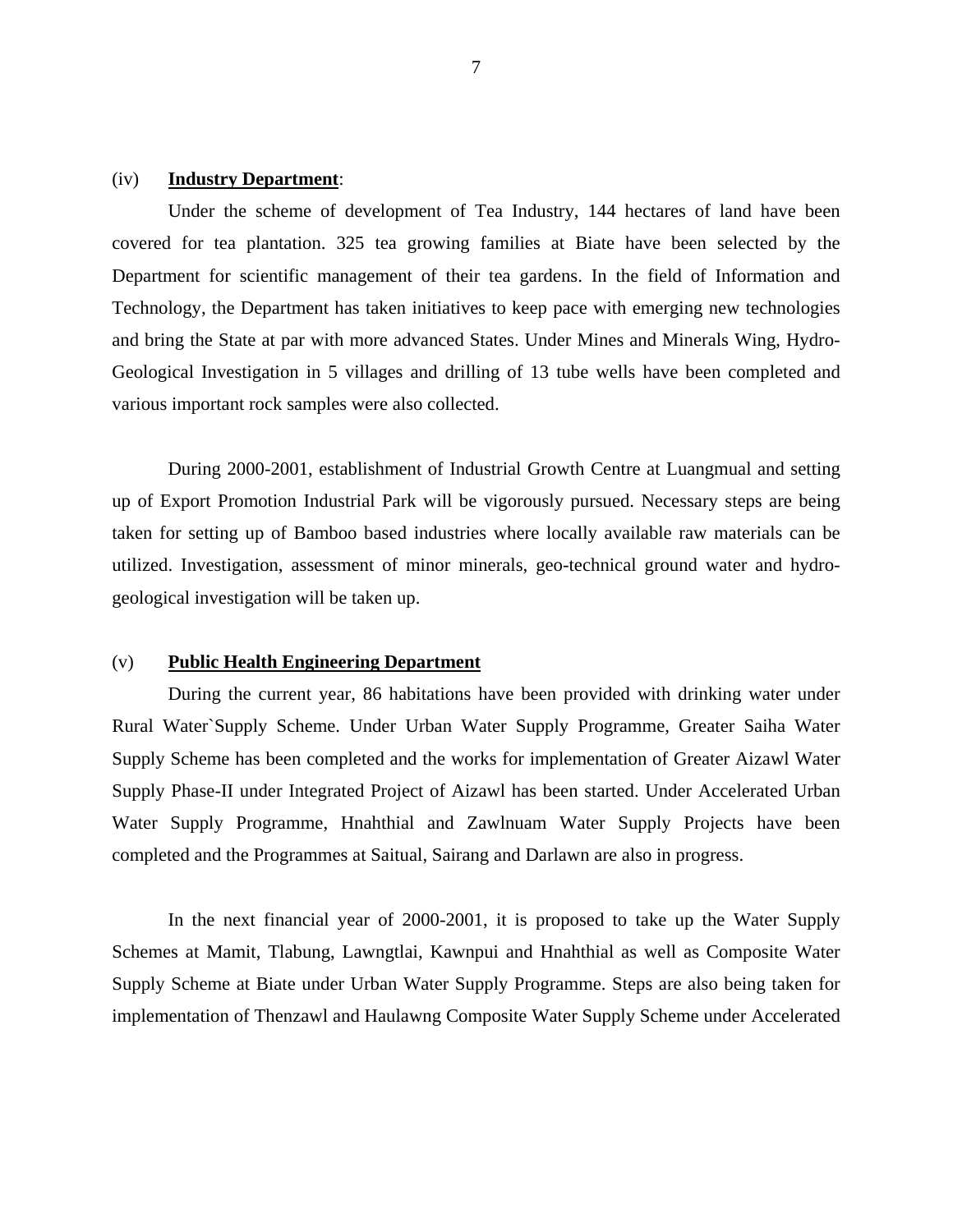Urban Water Supply Programme. It is also proposed to take up Greater Champhai Water Supply Scheme under Non-lapsable Pool of Central Resources.

# (vi) **Health & Family Welfare Department**

Construction of 30 bedded Community Health Centre (CHC) each at Sakawrdai and Saitual have been completed and construction of CHC buildings at Vairengte and Mamit are also nearing completion. Construction of 9 Primary Health Centres (PHC) are taken up, of which 5 have been completed and remaining 4 are in good progress. Paying cabin having 16 rooms at Aizawl Civil Hospital is also completed. The construction works of 200 bedded hospital at Lunglei and 50 bedded hospital at Serchhip are also in good progress. Construction of Referral Hospital at Falkawn under Non-lapsable Pool of Central Resources is also being started.

During the next financial year of 2000-01, constructionof Referral Hospital at Falkawn and Hospital at Lunglei and Serchhip will be continued. It is also proposed to construct Out Patient Department building at Champhai and Maternity centre at ITI veng, Aizawl. Introduction of innovative schemes under various Health programmes will be one of the thrust areas of the Department during the year.

#### (vii) **Public Works Department**

During the current financial year, the Department has completed formation cutting of 116.17 km under various road development schcmes. Improvement and widening of 61.20 km have also been completed. The department has also completed construction of 5 Bailey bridges and other 4 bridges across various rivers within the State. As many as 15 important buildings including additional Secretariat Building at Aizawl, Mizoram House at Vellore have also been completed.

During the next financial year 2000-2001, a number of on-going works like Auditorium at Aizawl, Saikuti Hall, Civil Hospital and D.C.Complex at Lunglei will be continued. Construction of Girder bridges at Tuivai, Tlawng and Tuichang rivers will be taken up. It is also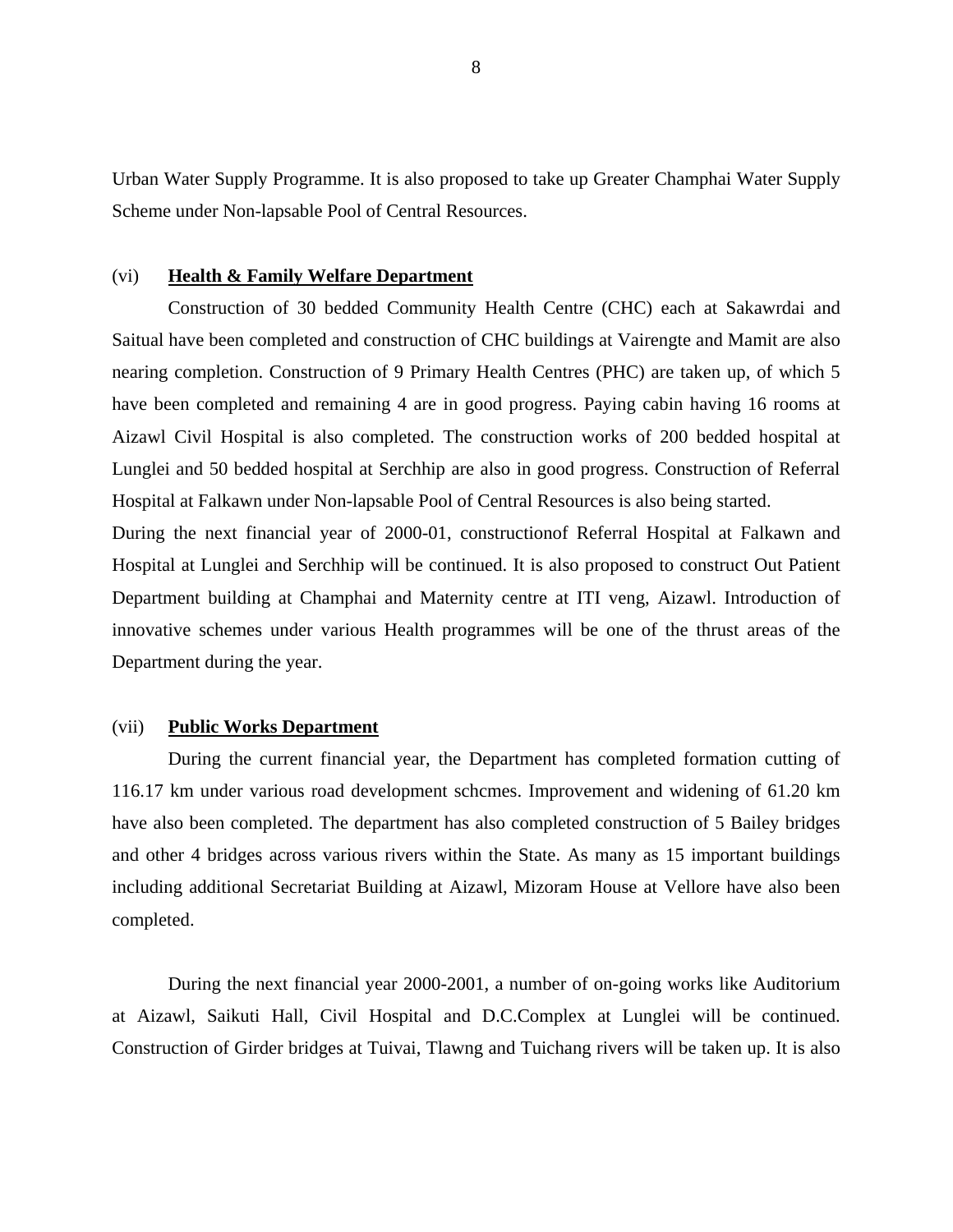proposed to construct a bridge to connect Chawngte 'L', Chawngte 'C' and Chawngte 'P'. Road construction works of Aizawl – Reiek – W.Lungdar (40 km) and Rawpuichhip – Buarpui (90 km) sanctioned under NABARD Loan will be continued. Government of India handed over 2 New National Highway of NH 44-A (Sairang – Mamit – Manu Road ) and NH 150 (Seling – Tipaimuk – Kohima Road) to the Mizoram PWD and the works are in progress. Upgradation and improvement works of Aizawl – Thenzawl – Lunglei and Bairabi – Zamuang roads to National Highway Standard under World Bank assistance are also contemplated. Development of roads and buildings within Assam Rifles area will also continue.

#### (viii) **Food & Civil Supplies Department**

During the current financial year of 1999-2000 selection of site for LPG bottling Plant at Mualkhang have been finalized and Indian Oil Corporation (Assam Oil Division) is expected to start the work shortly. The Department also completed construction of 5 Godowns, 49 quarters and purchased 4 digital weighbridges for installation in 4 main godowns.

In the next financial year of 2000-2001, it is proposed to construct 3 Godowns at Kanghmun, Kawnpui and Vaphai and also 16 Staff quarters in various localities. 15 offices for Area Inspector of Supply are also proposed to be constructed.

# (ix) **Social Welfare Department**

During 1999-2000, the Department has given financial assistance to 750 handicapped persons, 6792 old aged pensioners, 650 destitute women and 600 voluntary organization. Under Nutrition Programme, 2,47,596 beneficiaries are maintained and midday meal are given to 1,17,237 school going children under Supplementary Nutrition Programme. The Mizoram Social Defence and Rehabilitaion Board has been set up to tackle the social problems.

In the year 2000-2001, the Department proposes to provide financial assistance to 500 handicapped persons, 200 destitute women and 6790 old aged pensioners. 1,47,596 persons and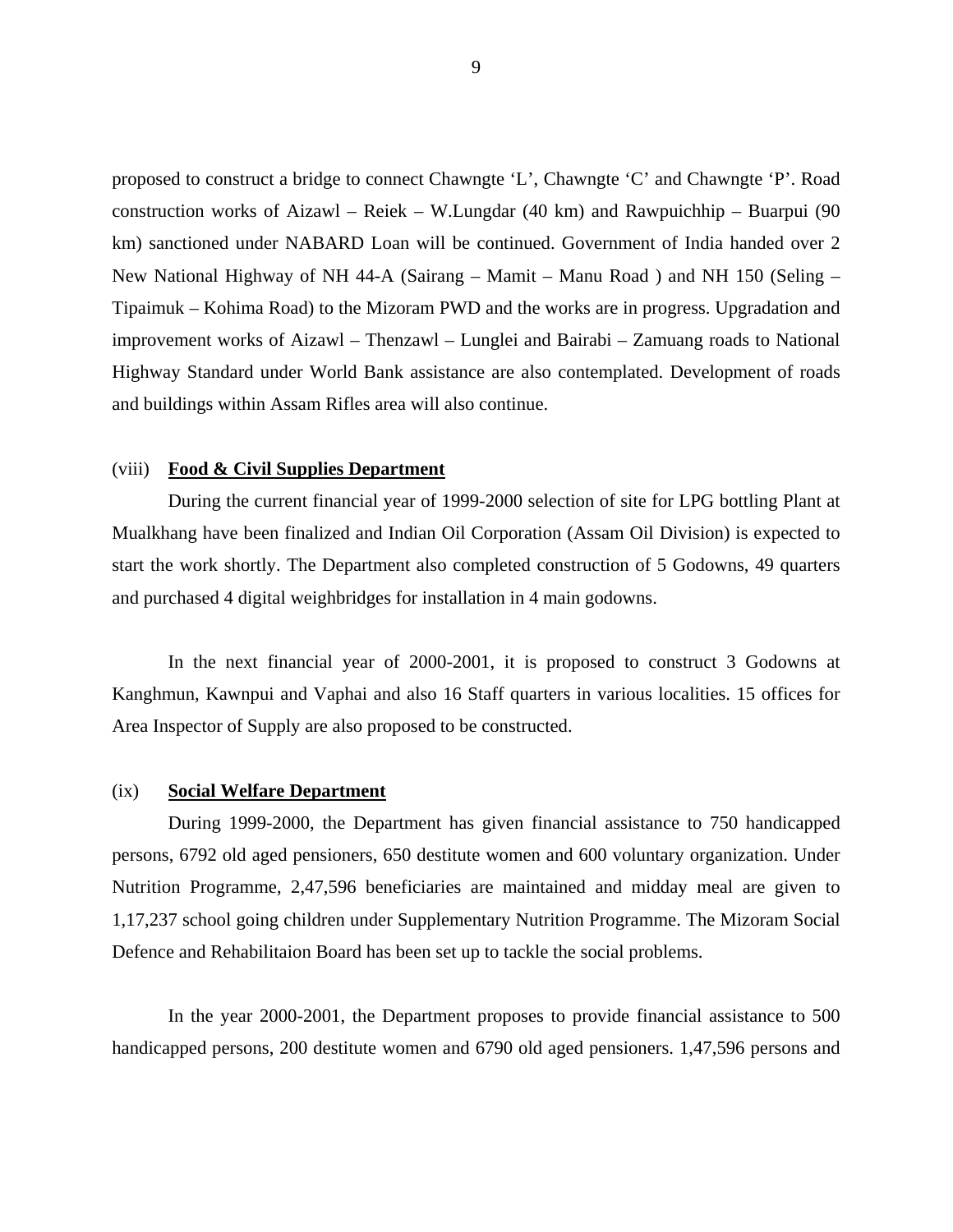1,17,237 beneficiaries under Nutrition and Midday Meal Programme respectively are proposed to be maintained.

# (x) **Soil & Water Conservation Department**

The Department covers 31 hectares for plantation of large cardamom, 20 hectares for arecanut plantation and 19 hectares for rubber plantation. The existing 164 hectares of coffee plantation, 5 hectares of large cardamom plantation and 40 hectares of Rubber Plantation are also maintained. The Department also distributed 26 quintals of coffee seeds to farmers and cash crop nurseries are raised in 8 Territorial Divisions and 65 families have been settled into permanent cultivation.

During 2000-2001, the Department proposes to create cash crop and spices development, cash crop Nursery and Mixed Nursery at eight functional divisions covering an area of 400 hectares. Construction of water harvesting structure and dug out ponds are also proposed to prevent plants against dry season. Importance will be given to watershed management, road construction, input survey and Soil Conservation Engineering works. More nurseries are going to be raised and at least 80 families are to be settled into permanent cultivation.

# (xi) **Transport Department**

During the current year, the Department has improved and renovated Booking Stations at Aizawl, Serchhip, Vairengte, Champhai, Lunglei and Tlabung. The Depot-cum-Workshop at Chaltlang is also improved to meet the ever-increasing demand for maintenance of the bus fleet. It is also expected to augment the existing fleet by adding seven new buses.

In the next year of 2000-2001, it is proposed to purchase 10 new buses. Central Workshop at Hlimen and Chaltlang Workshop will be improved by way of purchasing more tools and equipments. The Department also proposed to acquire land and construct thereon offices of District Transport at Kolasib and Lawngtlai. Driving Training School at Aizawl is also expected to be established during the year.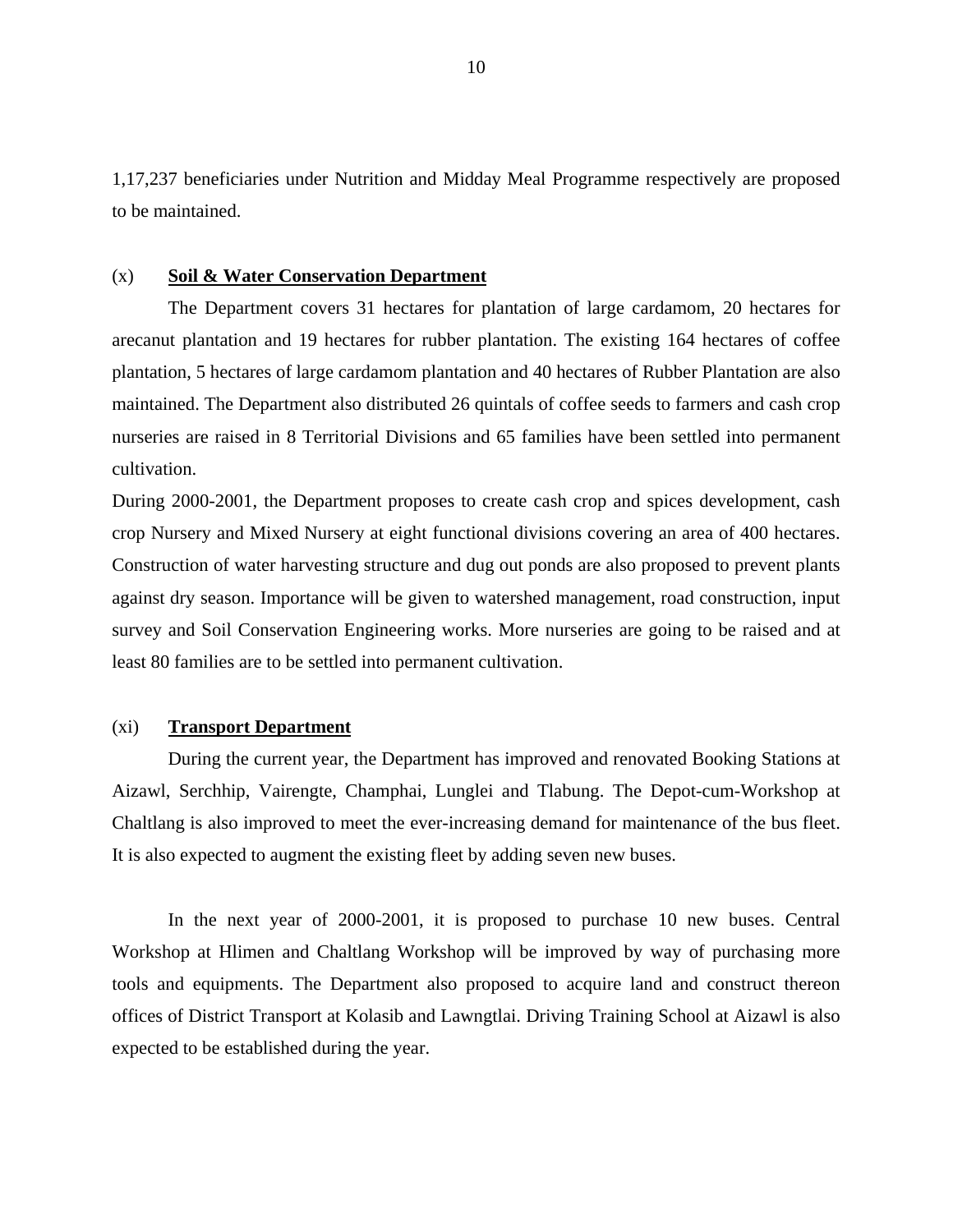#### (xii) **Tourism Department**

During 1999-2000, improvement of internal roads at Tamdil has been done. Site preparation, approach road, electrification and land development have also been taken up in various tourist centers.

During the next financial year of 2000-2001, the Department will take up a multi storied new Tourist Lodge building at Chaltlang, Aizawl. It is also proposed to commission Tourist Cottages at Tamdil, Tourist Lodge at Khawbung, Tourist Complex at Lengpui and Tourist Lodge at Berawtlang which will provide additional 24 Rooms with 90 beds for the Tourists.

#### (xiii) **Fisheries Department**

During 1999-2000, the Department released 45 lakhs quality fish seeds in major rivers and distributed additional 25 lakhs seeds on subsidy to the farmers. Training in pisciculture technology was imparted to 300 fish farmers. Six cemented nurseries at Tamdil and four rearing tanks at Zawlnuam are constructed.

During 2000-2001,it is proposed to take up systematic development of riverine fisheries in Mizoram. More emphasis will be given on research and awareness campaign. It is also proposed to cover 92 hectares under pisciculture and also to provide transport and cold storage facilities to fish farmers at Kolasib and Bawngkawn for marketing their products.

#### (xiv) **Local Administration Department**

During the current year of 1999-2000, composite cash loan to 1796 Government employees of various categories and public housing loan to 624 families are being given. Under the Tenth Finance Commission award, the department has completed construction of 60 Village Council Houses and 50 Village Markets in various places. The Department has also completed construction of Sanitation Office at Sikulpuikawn, Aizawl.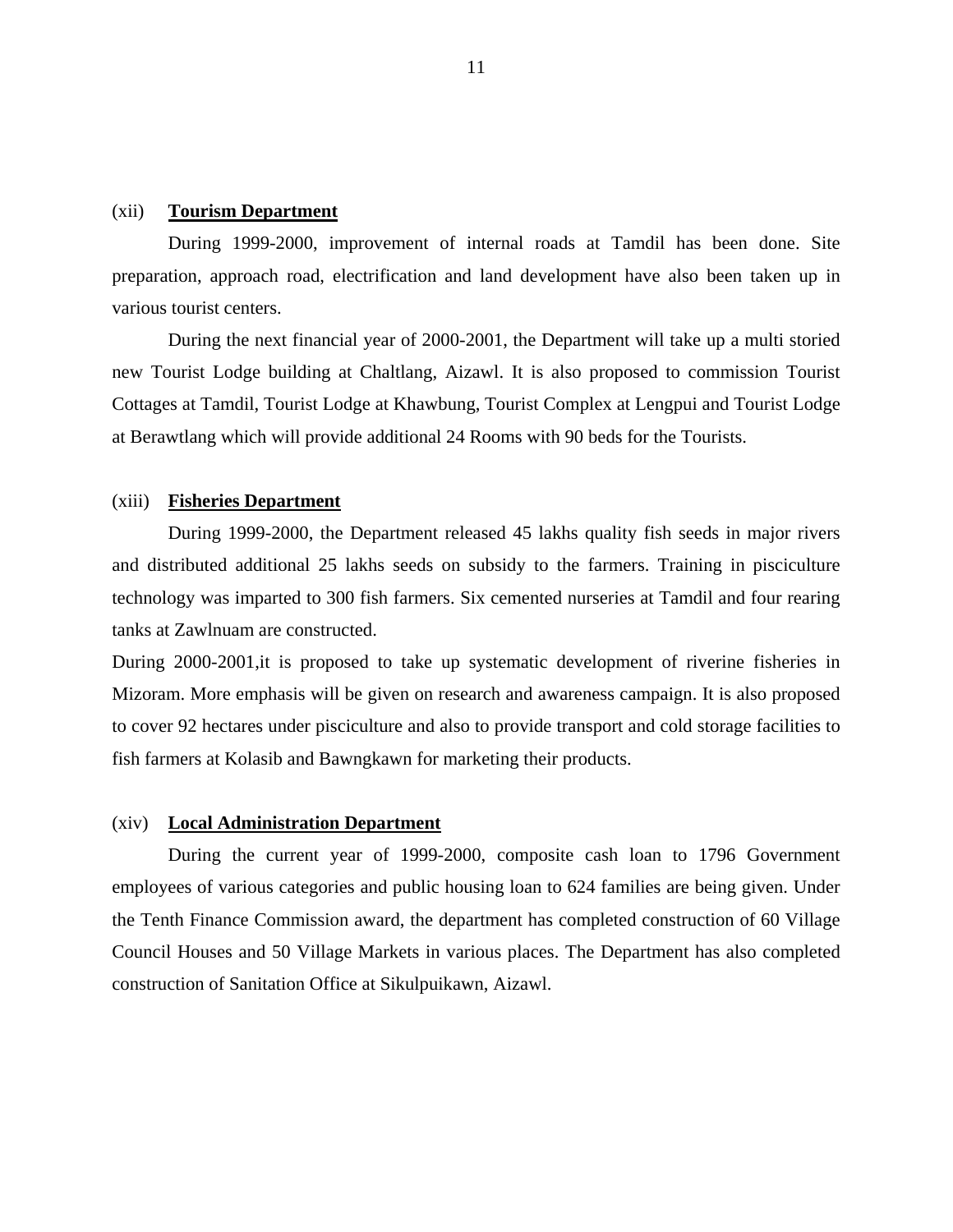The Department received sanction of Rs.38.50 lakhs from Housing and Urban Development Corporation (HUDCO) for urban slum area development and rural model village. This allotment is received as grant from HUDCO as a commemoration of India's  $50<sup>th</sup>$  year of Independence. Constructions of market buildings at various selected places have also been initiated under the Non-lapsable Pool of Central Resources.

# (xv) **Trade & Commerce Department**

During 1999-2000, construction of market buildings at Bawngkawn, Vairengte and Khawzawl are completed. Regional Offices are opened at Champhai and Lunglei. The Department has successfully organized marketing of gingers, potatoes and also procured Tung seeds through Mizoram Agriculture Marketing Corporation. Creation of marketing facilities and avenues for marketing of Tung seeds and its oil products in India and abroad is being explored. Greater emphasis will be laid on Development Programme of border trade with Myanmar and Bangladesh.

# (xvi) **Higher & Technical Education Department**

During 1999-2000, Post Matric Scholarship has been given to 13413 students and research fellowship are given to 11 students. Also incentive cash award are given to successful candidates in the Preliminary and Main Examinations of All India Service Competitive Examination. Construction of Science Block at Lunglei Government College and Boys Hostel at Luangmual are being completed. It will also give priority to technical and science education to cope up with the pace of fast advancing modern world. The establishment of Central University in Mizoram have been approved by the Govt. of India. A sum of Rs.25 crores was also announced by the Prime Minister of India for development of infrastructure for the proposed University. Constructions of Mizoram Hindi Training College Complex and Women Polytechnic buildings at Durtlang are being started. Construction of College of Teachers Training Education at Aizawl is also being started. Directorate building has also been commissioned.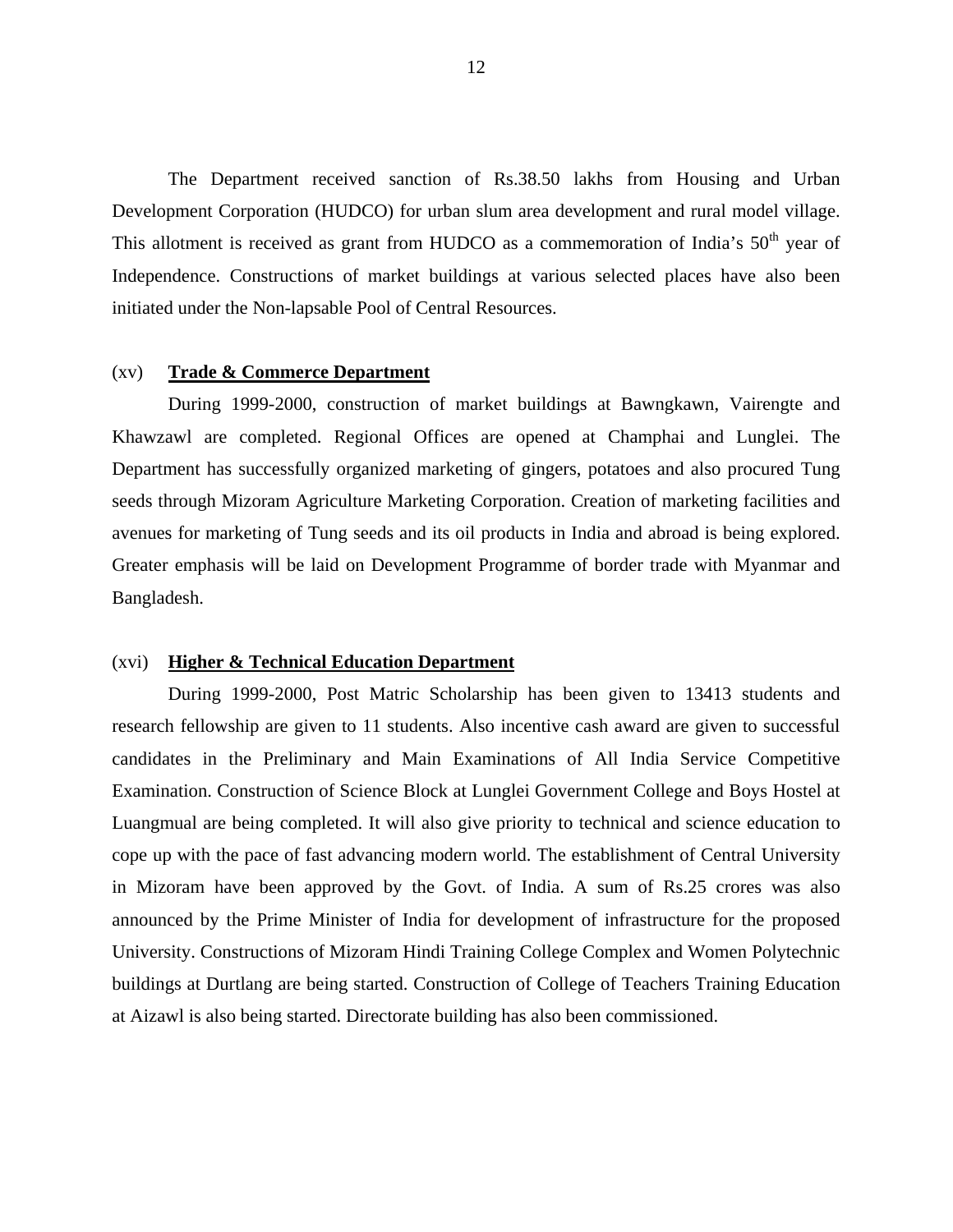# (xvii) **School Education Department**

The Department's efforts through its Formal Educational Institutions and Adult Literacy drives has achieved 95 percent literacy which is now the highest in the country. Activities will be intensified by the Department towards achieving total literacy. During 1999-2000, the Department supplied textbooks and uniforms to poor students free of cost. Concrete steps have been taken up for construction and improvement of a large number of school buildings during 2000-2001.

#### (xviii) **Animal Husbandry & Veterinary Department**

During 1999-2000, a total of 750 piglets of pure exotic blood are sold for breeding purposes to the Farmers. In order to improve Piggery production and Dairy Farming, the Department imported 120 Piglets and 20 Calves from Australia for Foundation Stock and then distributed to the Local Farmers. A dairy plant with a capacity of 10000 litres per day at Aizawl is being commissioned shortly, another plant with a capacity of 5000 litres per day at Lunglei will also be set up shortly. Construction of Directorate building is also completed and become functional.

During 2000-2001, the Department proposes to establish Modern Animal Feed Plants with production capacity of 50 Metric tons per day and also implement Integrated Piggery Development Project.

# (xix) **Rural Development Department**

The Department is implementing poverty alleviation programme under IAY, EAS and JGSY and the achievements during the current year are construction of 831 houses, generation of 4.44 lakhs and 2.86 lakhs mandays respectively. Under social education, construction of Saikuti Hall at Lunglei and 30 Community Halls at various places in Mizoram are taken up. Under Rural Housing scheme, 6770 Rural Poor Families will be provided roofing materials.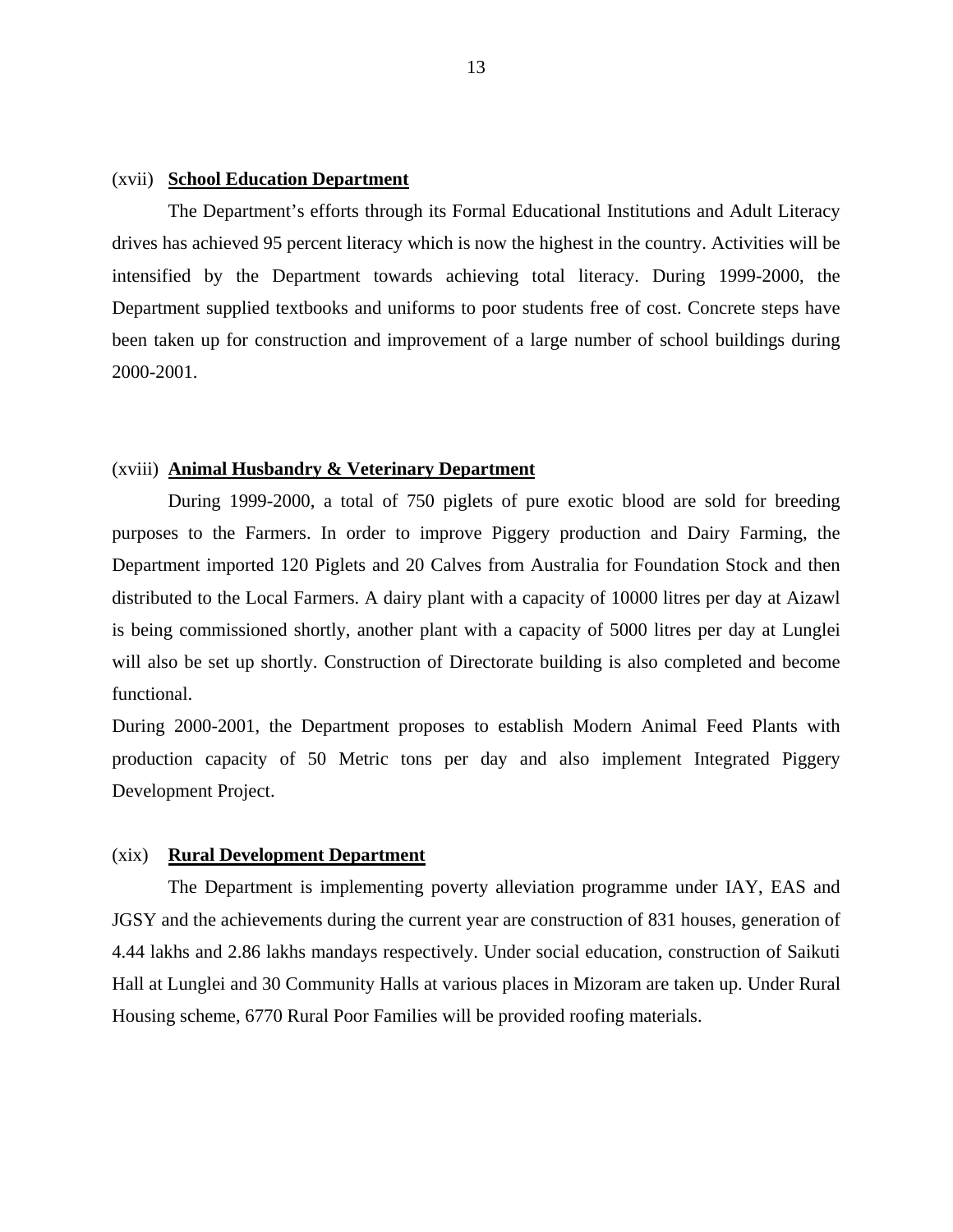# (xx) **Police Department**

Under the schemes of modernization of Police, Central assistance of Rs.21.95 lakhs has been received for purchase of sophisticated equipments and weapons. The proposal for raising additional IR Battallion have also been approved. Police Housing Scheme has been taken up under Annual Plan to raise the existing satisfaction level. Besides, a number of vehicles, communication equipments Arms and Ammunitions have been received from Government of India under Special Modernisation Scheme. Efforts are on to upgrade the capacity of the State Police Force by providing better training facilities.

#### (xxi) **Printing & Stationeries Department**

During 1999-2000 construction of 8 units of staff quarters at Aizawl have been taken up and it is expected to complete the works within 2000-2001. 2 new Districts Offices at Champhai and Kolasib have been opened.

# (xxii) **Environment & Forest Department**

The Department has created an area of 4200 hectares for raising of plantation and maintained an area of 7100 hectares of existing plantation. The department has raised adequate stock of nursery for planting requirement of 4420 hectares under different afforestation scheme. Normal protection, preservation and development of Wildlife are taken up in Dampa, Murlen, Ngengpui, Phawngpui, Khawnglung and Lengteng. Economic development works in the peripheral areas are also taken up to provide food and employment security to the people.

A special programme of Green Mizoram 1999 was organised with great success. Government Employees, members of Non-Government Organisations and students actively participated in planting of different species of trees throughout the State and 99,108 tree seedling have been planted under this programme. Extensive drive is being carried out to prevent jungle fire.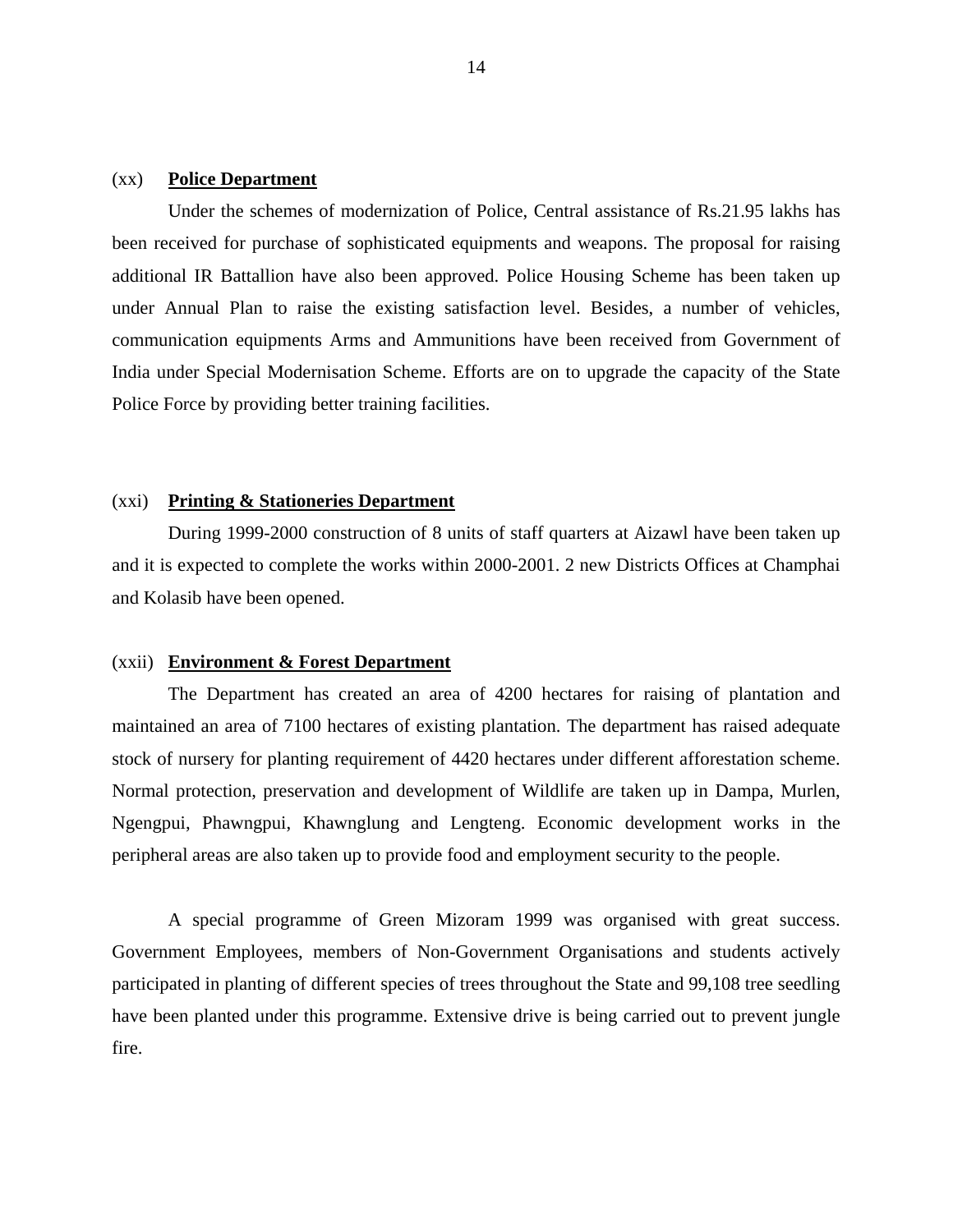During 2000-2001 the Department proposes to establish Bamboo and Rattan Research Institute, Orchid Research Centre at Berawtlang, Ethno-Botanical Garden in Mizoram and Millennium Park at Reiek.

#### (xxiii) **Sericulture Department**

During 1999-2000, the Department produced 500 kg of raw silk, 100 quintals and 480 metres of silk fabrics. Mulberry plantation has also been taken up covering 600 acres of land.

During 2000-2001, the Department proposes to produce 400 quilts, 1000 metres of silk fabrics and 31 quintal of raw silk. It is also proposed to impart training to 150 farmers and 17 buildings are also proposed for construction.

#### (xxiv) **Science & Technology**

It is expected to complete Integrated Mission for sustainable development project of Aizawl District using satellite remote sensing technology. Installation of 90 kilo-watt Low Head Micro-turbine Project having 50 kilo-watt capacity has been completed. It is also proposed to establish Planetarium for recreational and educational purpose.

#### (xxv) **Economics & Statistics Department**

During 1999-2000, the Department published 12 series of monthly price bulletin and annual report of registration of births and deaths. It has also carried out National Sample Survey and State income estimation.

#### (xxvi) **Law & Judicial Department**

The Department has completed construction of High Court building at Aizawl and construction of District Council Court at Aizawl and subordinate District Council Courts at Lunglei and Saiha are nearing completion.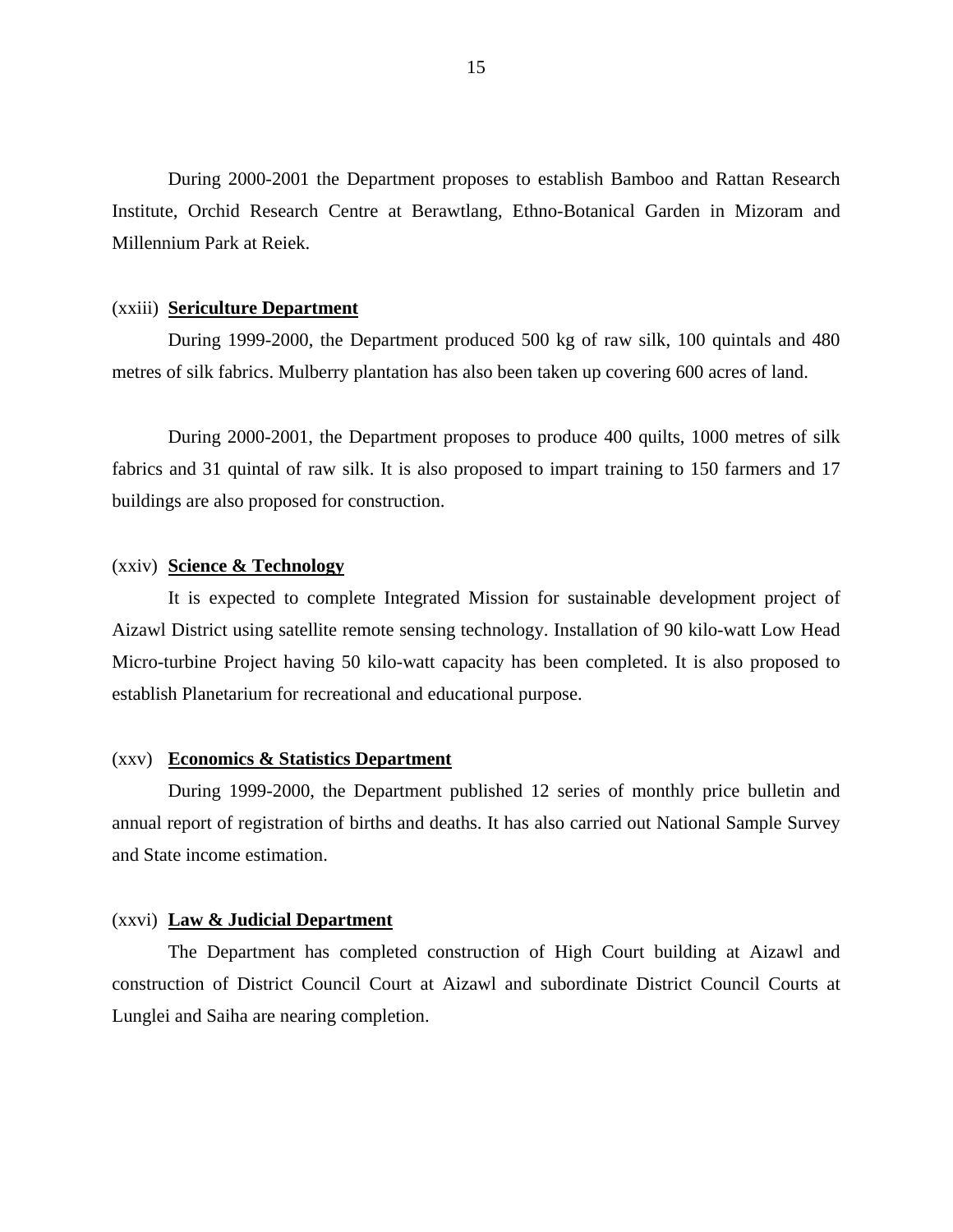During 2000-2001, the Department proposes to set up consumers dispute redressal agencies in all the 5 new districts.

# (xxvii) **Art & Culture Department**

During 1999-2000, the Department organized various cultural programmes and also participated in various Inter-State Cultural meets. The Department also organized various competitions, seminar, symposium and art exhibition to promote Mizo culture.

#### (xxviii)**Information & Public Relations Department**

The Department participated in the Republic Day Celebration in New Delhi by putting up Mizoram Tableau this year and displayed the concept of signing of the historic Mizo peace accord which heralded an era of peaceful atmosphere followed by accelerated developmental activities.

The Department is also poised to catch up the development of information technology with the rest of the world by opening website for Mizoram on the Internet and thereby exposing Mizoram for the global audiences.

#### (xxix) **Labour & Employment Department**

During 1999-2000, the department established District Employment Exchange offices at Champhai, Kolasib and Lawngtlai.

During 2000-2001, the Department proposes to establish two more Industrial Training Institute (ITI) and a scheme of modernization of ITI at Aizawl will also be taken up.

#### (xxx) **Prisons Department**

During 1999-2000, construction of 12 quarters and 5 units of barracks have been completed. During 2000-2001, construction of 28 staff quarters, 5 units of barracks and establishment of jails in new district headquarters will be taken up.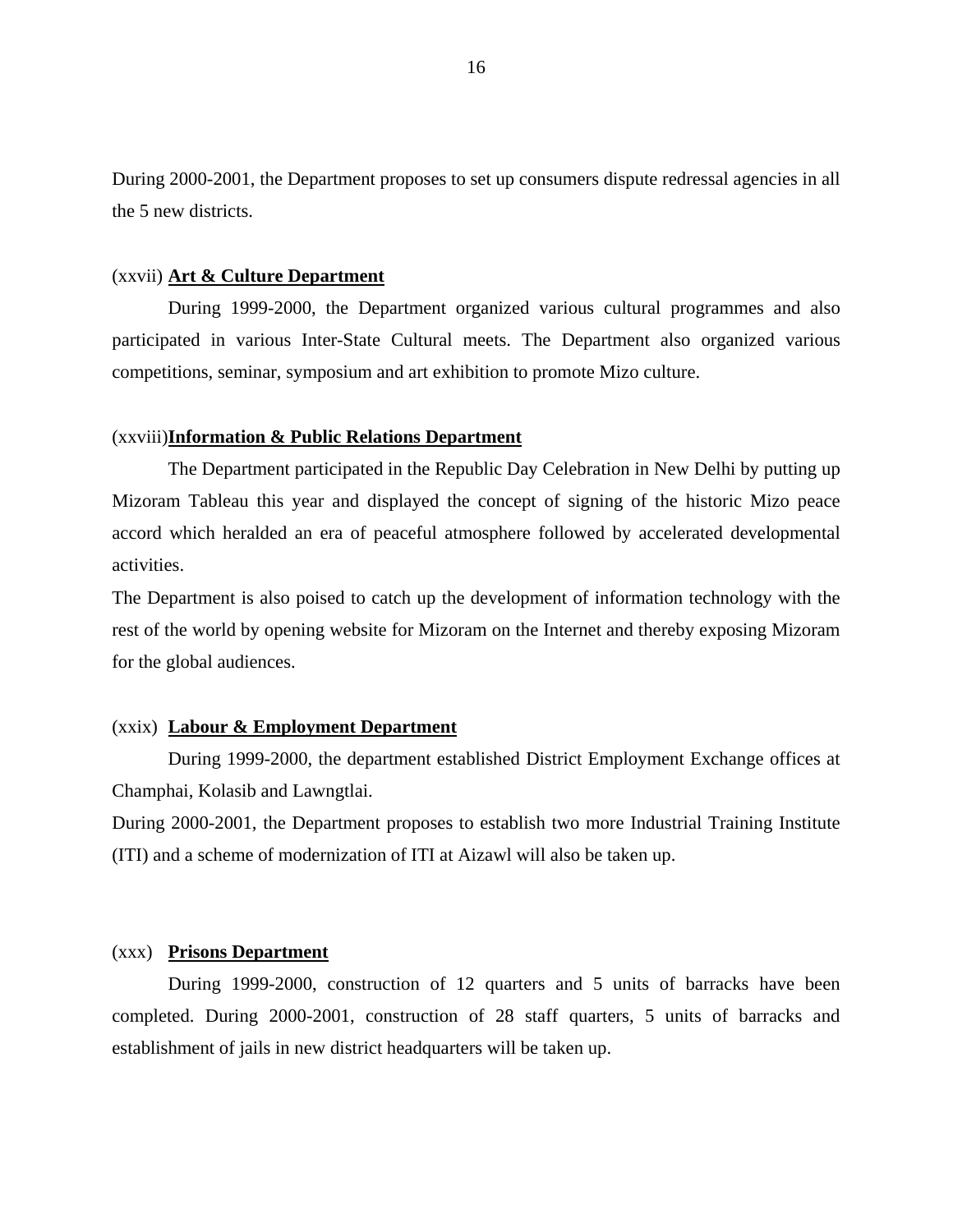#### (xxxi) **Administrative Training Institute**

The institute has conducted 25 batches of training programmes for various categories of Government official during this year and also propose to conduct 32 more training programme in 2000-2001.Upgradation and improvement of the Institute is also contemplated.

# (xxxii) **Land Revenue & Settlement Department**

During 1999-2000, computerization of land records has been initiated. A total of 2000 hectares cadastral survey covering 15 towns and 3000 survey stations works was completed. Construction of 3 village level land record room cum staff quarter within Mamit district is also completed.

During 2000-2001, it is proposed to allot 2000 plots of land to the poor and landless families at various convenient locations within towns and sub-town areas. For strengthening district level functionaries, construction of record rooms at Serchhip, Mamit and Aizawl are proposed. Refresher Course Training for in-service technical personnel is also proposed.

#### (xxxiii)**Cooperation Department**

Under this Department there are 10 State undertaking Apex Cooperative Institutions, 2900 societies are organized and registered at different levels.

During 2000-2001, the Department envisages improvement in the functioning of the existing different State levels Cooperative Societies & Institutions and to cover new areas by organizing new Cooperative Societies. It is also proposed to install market complexes, godowns and check gates at Tlabung, Marpara and Kanhmun border towns.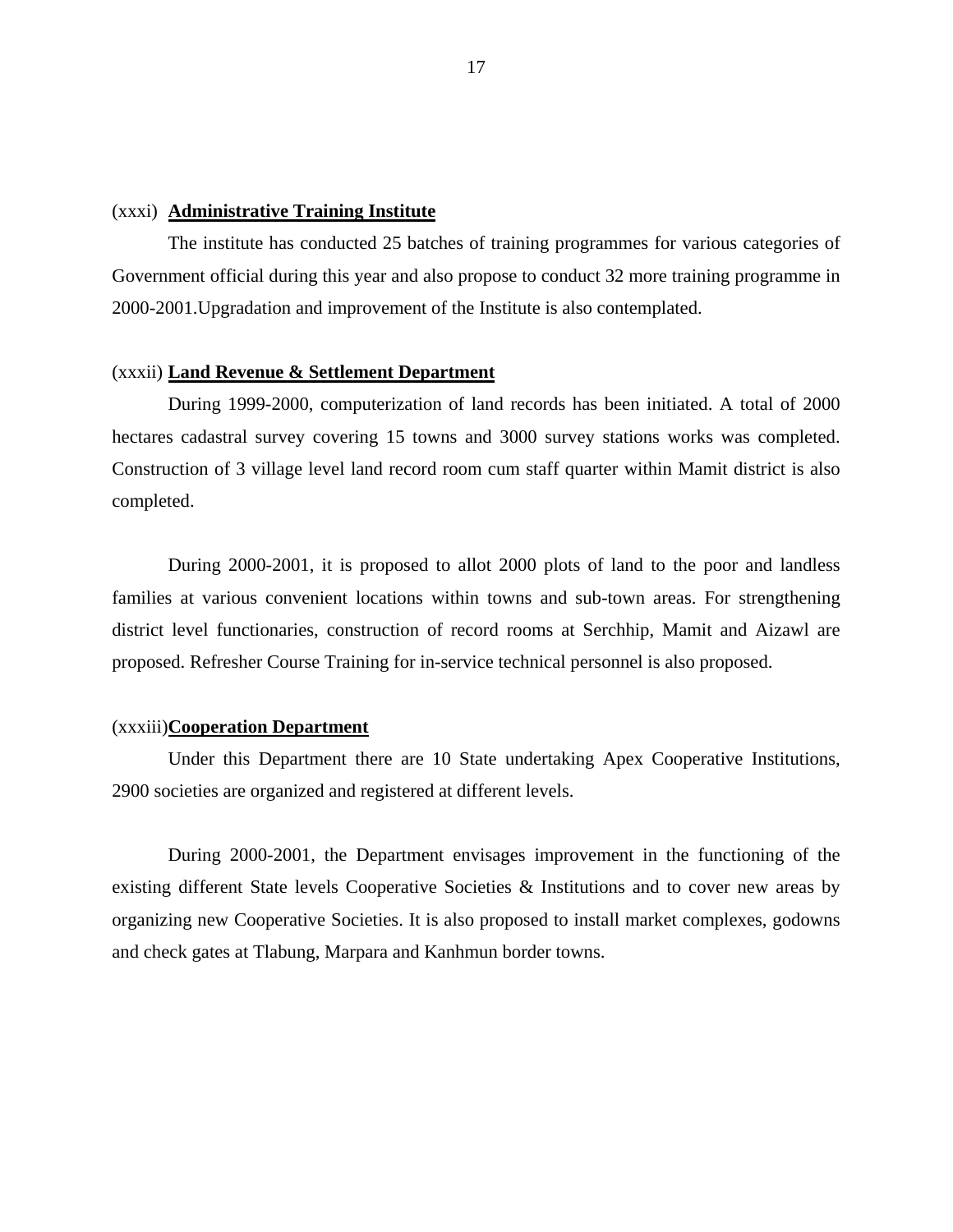# (xxxiv)**Sports &Youth Services Department**

The Department continued to lay emphasis on promotion of various sport activities. 2 new district offices have been opened at Champhai and Kolasib. Inspite of inadequate infrastructural facilities in the field of sports and youth services, the Mizo youth in different national and State level championships, organized during this year, bagged a number of medals. The proposal of the Department for infrastructural development projects have been approved by Union Minister of State for Youth Affairs and Sport during his recent visit to Mizoram. The approved proposals include 100 bedded sport hostel at Aizawl and Lunglei and special new Games Centre at Lunglei.

#### (xxxv) **Autonomous District Council**

The total final annual plan allocation to the 3 Autonomous District Councils this year is Rs.1763 lakhs. During 1999-2000, the 3 district councils could complete various important works like 116 RCC water tanks, 64 Rain Water Harvesting Scheme, 55 kms jeep road, 2 kms truck road, improvement and maintenance of inter-village path, and hill terracing of 25 hectares. Construction of 10 buildings were also completed, 1086 old aged pensioners and 170 handicapped persons were given financial assistance. And under housing scheme, 1070 shelterless poor families were given financial assistance.

# (xxxvi)**Others**

The Taxation Department has expanded their network and opened offices at Champhai and Kolasib during this year and with the introduction of local Sales Tax on a few item of notified goods, it is expected that the revenue collection under this Department will be improved substantially.

The Excise Department also continued their efforts to prevent illegal trafficking of drugs and other contraband items. More than 700 drug traffickers were nabbed and huge quantities of intoxicating drugs were seized during the last one-year. The Excise Forces have also been posted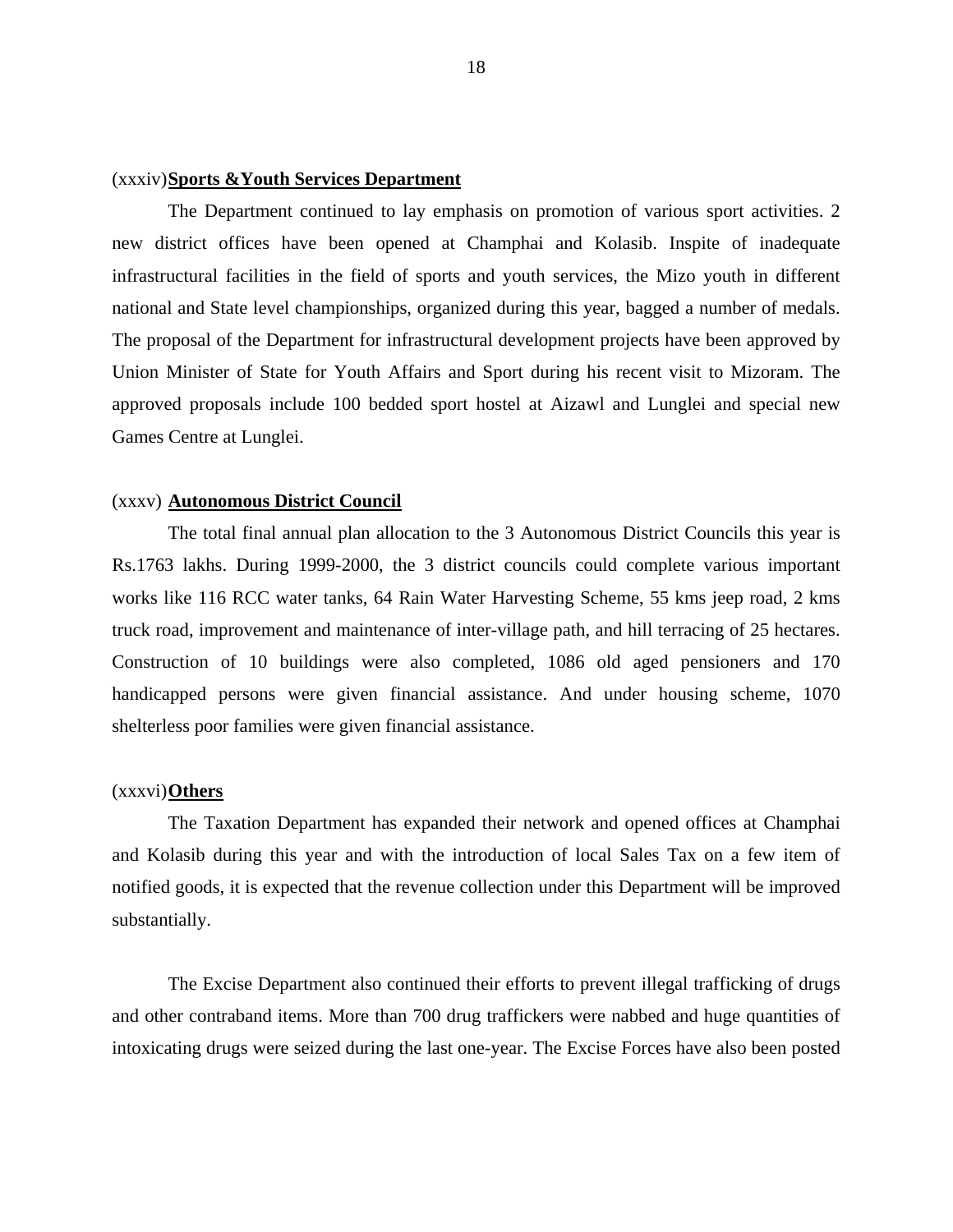at Champhai, Serchhip, Kolasib and Vairengte to enforce the Prohibition Law and the drugs laws.

I am happy to inform the Honourable Members that the Guest House at Vellore has been inaugurated in February 2000 and has become functional, providing much needed relief to the patients and their attendants from Mizoram. We also have been allotted a good plot of land by the Government of India in Vasant Vihar, New Delhi for construction of additional Mizoram House. Effort is on for securing plot of land at Imphal for construction of Mizoram House. Necessary steps are also taken to establish Mizoram Houses in Bangalore and Mumbai.

To relieve heavy workload at Aizawl Treasury and for the benefit of the public, a new Treasury at Aizawl was opened during this year and also the Sub-Treasuries at Mamit and Champhai are also upgraded to full-fledged District Treasuries.

#### **REVISED ESTIMATE FOR 1999-2000**

11. The year 1999-2000 was opened with a deficit of Rs.145.44 crores and as per Revised Estimates the current year is estimated to close with a negative balance of Rs.245.37 crores. The deficit during the year itself is Rs.99.93 crores. As I had already mentioned in the beginning, the reasons for this wide gap are mainly due to Revision of pay and pension of Government employees, upward revision of wages of casual employees and revision of salary and other entitlements of the Honourable Members of the Legislative Assembly.

12. In the past few years we used to avail the facility of diversion of Plan Fund for meeting non-plan deficit gap as permissible under the norms set by the Planning Commission. However, during the current year no such diversion is made. On the other hand, efforts have been made to reduce non-developmental expenditure under Non-Plan, which have been fulfilled to a certain extent. But due to additional financial burden stated above, the restriction imposed under nonplan expenditure and other various economy measures could not offset the negative balance.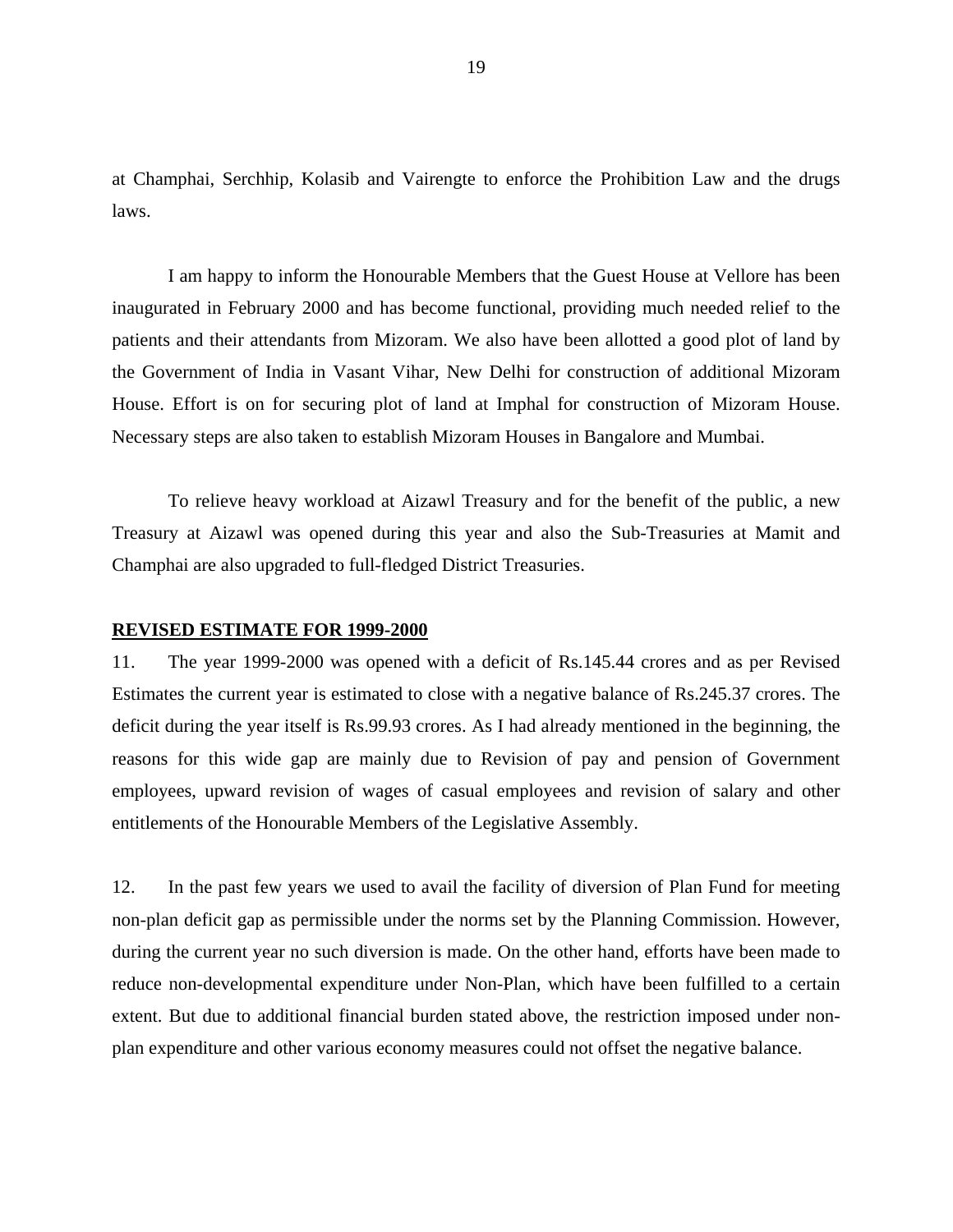13. As we are all aware, we are almost entirely dependent on Central Government as our State own resources is still very minimal. Being a full-fledged State, Mizoram can no longer maintain this trend for long. It is now felt extremely necessary to strengthen our resource base. As a humble beginning Sale Tax has been re-introduced and user charges on power and water have also been raised which will fetch additional income of about Rs.8 crores per year. These measures having been implemented very recently, the additional resources during the current year will be negligible. The positive impact of these measures will be felt only from the next year. Therefore, no new tax measures are proposed in the budget for 2000-2001.

#### **BUDGET ESTIMATES FOR 2000-2001**

14. According to the Budget Estimates for 2000-2001, the estimated opening deficit is to the order of Rs.245.37 crores, which seems unmanageable for a small State like Mizoram. We may be aware that devolution of funds from Central Government for the year 2000-2001 will be covered by the recommendation of the Eleventh Finance Commission. The Eleventh Finance Commission is expected to submit its reports and recommendation shortly. In the usual manner, it is expected that the Eleventh Finance Commission recommendation will provide gap grant and the quantum of devolution under share of taxes will also be increased sufficiently to meet the additional requirement on salary related expenditure which are incorporated in the estimated expenditure without any corresponding receipt in the budget for 2000-2001.

15. At the same time, the efforts of the State Government for mobilizing Additional Resources will have positive effect to a certain extent on the State finances. But a small State like Mizoram with a population of not even a million is not in a position to generate substantial amount to offset the negative position of the State finances. It is, therefore, imperative that reduction of non-developmental expenditure and adoption of economy and austerity measures are ways of improving the position of State finances.